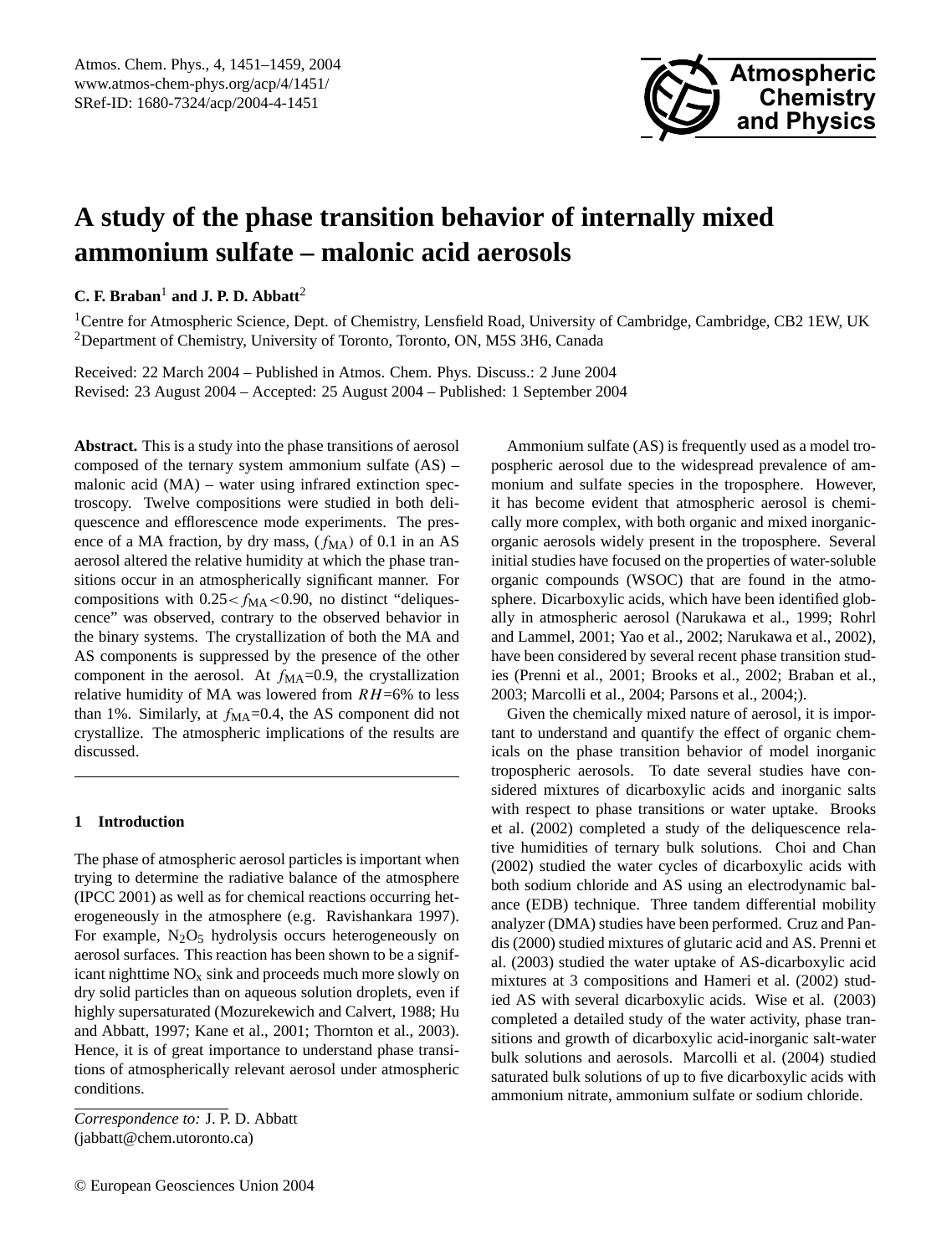

**Fig. 1.** Infrared spectra of five compositions of ammonium sulfate  $(AS)$  – malonic acid (MA) solutions at <1% RH. Compositions as dry fraction of MA ( $f_{\text{MA}}$ ): A:0.10; B:0.25; C:0.49; D:0.75; E:0.90.

Using EDB, Lightstone et al. (2000) focused on the potential heterogeneous effect of succinic acid (SA) cores on the efflorescence  $RH$  (ERH) of mixed ammonium nitrate – SA particles.

Though several studies have been performed, this work constitutes one of the first detailed case studies of ternary aerosol. The first was of the AS-maleic acid aerosol system (Brooks et al., 2003). Analysis of the results presented here and comparison with the literature noted above are used to more clearly understand the possible effects of WSOC on the phase transitions of atmospheric aerosol. In particular we focus on the effect of each species in solution on the phase transitions on the other. In our previous study (Braban et al., 2003) both MA and oxalic acid were observed to be stable as highly supersaturated solutions, therefore one immediate question was whether the presence of AS would inhibit or promote the crystallization of dicarboxylic acid particles. Conversely, would MA suppress the crystallization of AS? This is the first study to consider these processes in terms of the phase transitions of the individual components lending insight into the physical processes occurring and their relevance for atmospheric aerosol.

#### **2 Experimental**

The Aerosol Flow Tube – Fourier Transform-Infrared spectrometer system (AFT) used in this work has been previously described (Braban et al., 2003). Aerosol is produced using a commercial atomizer (TSI Model 3076). A fraction of the aerosol flow is discarded while the remainder either passes through a silica gel dryer (TSI 3062) or bypasses the dryer for the deliquescence and efflorescence experimental modes, respectively. The aerosol flow is mixed with a nitrogen flow,



**Fig. 2.** Infrared spectra of five compositions of ammonium sulfate  $(AS)$  – malonic acid (MA) solutions at >80% RH. Compositions as dry fraction of MA ( $f_{\text{MA}}$ ): A:0.10; B:0.25; C:0.49; D:0.75; E:0.90.

a variable fraction of which is saturated with water vapor. In most experiments the total  $N_2$  flow was 21min<sup>-1</sup> though in some of the efflorescence mode experiments an additional  $11 \text{min}^{-1}$  was added to study the low RH range in more detail. The total flow  $(2.3-3.31 \text{min}^{-1})$  then passes through a precooler-mixing volume before entering the main aerosol flow tube.

Experiments are carried out by incrementally increasing or decreasing the RH for deliquescence-mode or efflorescencemode experiments, respectively. Both the flow tube and the pre-cooler/mixer are temperature jacketed and controlled using a circulator (Julabo FP88-MW). The temperature in the flow tube is measured using two T-type thermocouples. The thermal gradient over the observation region is less than 0.2 K in all the experiments performed and generally less than 0.1 K.

A length of 60 cm in the flow tube is monitored with the FTIR spectrometer (Bomem MB104). IR spectra are recorded over the wavenumber range  $4000-500$  cm<sup>-1</sup> with a resolution of  $4 \text{ cm}^{-1}$ . The RH in the flow tube is measured using a gas-phase water line calibration, integrating the area under 1710 cm−1–1690 cm−<sup>1</sup> (Braban et al., 2003). The calibration was carried out in two ways: (i) by mixing of known flows of dry and water-saturated  $N_2$  at constant temperature; (ii) calibration using ice-saturated conditions between 213 K and 270 K. In general, the confidence level of reported relative humidities is  $\pm 1\%$ .

99.9% assay AS (Fisher) and 99% purity MA (Sigma-Aldrich Chemical Co.) were used to make the solutions. The percent dry mass composition of the solution was known. Compositions are described herein as the dry mass fraction of MA,  $f_{\text{MA}}$ , i.e.  $f_{\text{MA}} = 0.1$  represents 90% AS/10% MA. Infrared (IR) spectra were recorded as an average of 50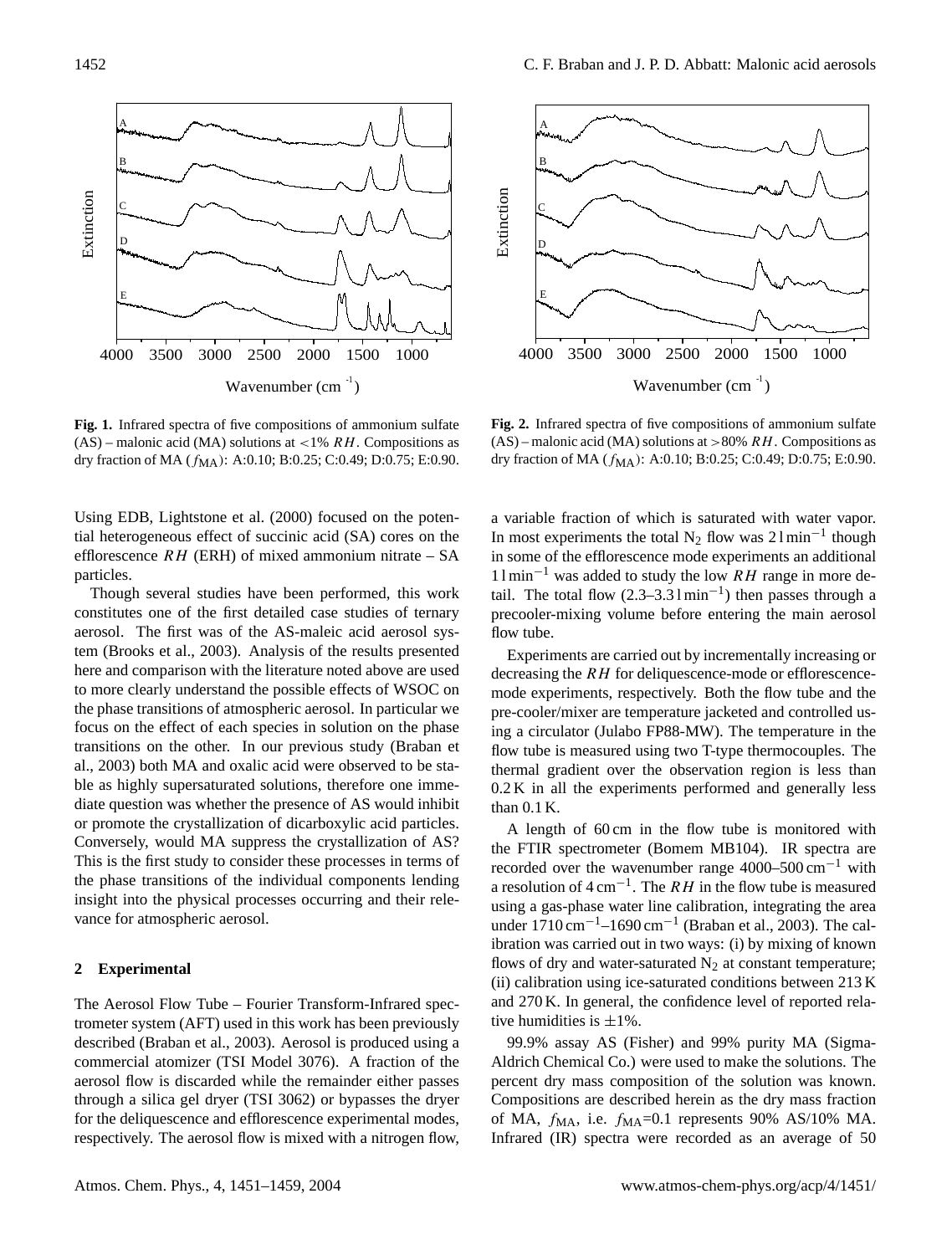scans. From the IR spectrum the  $RH$  is measured using the gas phase water line calibration, as described above. The condensed-phase features of the aerosol IR spectrum are used to determine the phase state of the aerosol, and in particular the point at which phase transitions of the components occur.

## **3 Results**

## 3.1 Ammonium Sulfate + Malonic Acid Infrared Spectra

In this study 12 solutions containing compositions between 100% AS and 100% MA were studied. In Figs. 1 and 2, IR spectra for 5 compositions (A-E) of AS and MA are presented at  $RH<1\%$  and  $RH>80\%$ , respectively. Gas phase water lines have been subtracted for clarity from the high RH spectra. Compositions A-E shown in each figure are  $f_{\text{MA}}$ =0.10, 0.25, 0.49, 0.75 and 0.90. The AS component of the aerosol will be considered first. In Fig. 1 and 2, spectrum A, absorption features are seen between  $2800-3300$  cm<sup>-1</sup>, 1420–1450 cm<sup>-1</sup>, 1115 cm<sup>-1</sup> and 620 cm<sup>-1</sup> corresponding to N-H stretch modes,  $NH_4^+$  deformation mode and two sulfate bands, respectively (Cziczo and Abbatt 1999). These features are present as the fraction of MA is increased until  $f_{\text{MA}}$ =0.90, where the AS features are not discernable. The  $NH_4^+$  mode in Fig. 1a present at 1420 cm<sup>-1</sup> is indicative of AS in the crystalline phase. The corresponding mode in Fig. 2a at  $1455 \text{ cm}^{-1}$  is indicative of the salt being in solution.

As the fraction of MA is increased changes are observed in the AS modes in the IR spectrum, specifically under the driest conditions (i.e. the spectra shown in Fig. 1,  $RH<1\%$ ) the AS modes are different from when  $f_{\text{MA}} > 0.25$ . When  $f_{\text{MA}} > 0.25$ , the AS modes are broader and the NH<sub>4</sub><sup>+</sup> mode at 1420 cm−<sup>1</sup> is shifted to higher wavenumbers (seen in Fig. 1c and d) and there is also a side peak evident (∼1050 cm−<sup>1</sup> ) on the broadened mode at  $1105 \text{ cm}^{-1}$ . This is thought to be indicative of the AS component or a significant fraction of it, being aqueous rather than crystalline, i.e. at  $RH<1\%$ the AS component does not fully crystallize out. This will be more fully discussed in Sect. 3.2. In Fig. 2, the AS is clearly in the aqueous phase and the AS modes are broadened and decreased in intensity, with the AS mode shifted to  $\sim$ 1450 cm<sup>-1</sup>. Condensed phase H<sub>2</sub>O features can be seen between 2500–3500 cm<sup>-1</sup>,  $\sim 1600 \text{ cm}^{-1}$  and  $< 1000 \text{ cm}^{-1}$ , being the OH stretch, the H-O-H bending mode and the Hbonding librations, respectively.

In considering the MA component of the aerosol, in Fig. 1a, the carbonyl stretch at  $\sim$ 1720 cm<sup>-1</sup> due to the MA is just observable. As the fraction of MA is increased, this mode increases in intensity and other IR features due to MA become apparent in the IR spectrum between 2000 and 1000 cm−<sup>1</sup> . In our previous aerosol studies, the carbonyl resolves into the two peaks at 1749 cm<sup>-1</sup> and 1686 cm<sup>-1</sup> when the MA is dry and crystalline (Braban et al., 2003). Also,

features between 1500 and 1000 cm−<sup>1</sup> are sharp and well resolved, and the modes at 912 and  $630 \text{ cm}^{-1}$  are present. The MA does not appear to be fully crystalline from the spectra at  $RH<1\%$ , except at  $f_{\text{MA}}=0.90$  (Fig. 1e). It is thought that this is not due to the low intensity of the MA features in the spectra because in other experiments, not presented here, the two peaks of the carbonyl and the lower wavenumber modes were clearly resolvable if the MA was effloresced even at very low extinctions.

In a solution containing AS and MA it is possible other salts including ammonium bisulfate, letovicite and ammonium hydrogen malonate could form if partial dissociation of aqueous MA occurs (note that in a 6 M aqueous solution of MA, 1.5% of the MA is in the form of the singly deprotonated malonate ion MA−; this fraction increases as the solution becomes more dilute. In 0.1 M, 10% of the MA is dissociated). The side-peak at  $1050 \text{ cm}^{-1}$  in Fig. 1c and d is at the same position as a bisulfate mode (Cziczo and Abbatt, 2000), however the most intense peak indicative of bisulfate at 1200 cm−<sup>1</sup> is notably absent. It is thought that this shoulder is mostly broadening of the AS mode due to dissolution alone. It is possible that some letivocite  $((NH_4)_3H(SO_4)_2)$ may have formed given that there are apparent shoulders at 1210 cm−<sup>1</sup> and 1095 cm−<sup>1</sup> . The evidence against the presence of large amounts of letovicite in the particles is the absence in Fig. 1c of a strong peak between 1500 and  $1600 \text{ cm}^{-1}$  which is present in spectra of ammonium malonate and bimalonate particles (Charbonnier and Arnaud, 1973; Braban and Abbatt, in preparation<sup>1</sup>). Also, the absence of weak-to-medium strength peaks at close to 880 cm−<sup>1</sup> that are characteristic of letovicite (Schenkler et al., 2004; Scot Martin, private communication) is noted. Given the evidence to date, we believe that small amounts of letovicite may indeed have formed but it is likely to be a minor fraction. In support of this we also note that in x-ray diffraction experiments which are detailed in a forthcoming paper (Braban and Abbatt, in preparation<sup>1</sup>) low levels of letovicite were observed in dry particles in which a small fraction of malonic acid was present with ammonium sulfate. Therefore, observations imply that ammonium bisulfate, letovicite or ammoniated malonate species when present, are at very low levels below our IR detection limit of a few weight percent.

## 3.2 Analysis of Phase Transitions

For each composition, both an efflorescence mode and a deliquescence mode experiment were performed at 283 K and 293 K, respectively. In binary solutions (i.e.  $A+H<sub>2</sub>O$ ), if a particle is dry, deliquescence is generally observed at the thermodynamically predicted deliquescence RH. Similarly for a ternary solution (i.e.  $A+B+H_2O$ ) the lowest RH at which the solution is in equilibrium with solid components A

<sup>&</sup>lt;sup>1</sup> Braban, C. F. and Abbatt, J. P. D.: Phase Transitions of Multicomponent Aerosols, Atmos. Chem. Phys., in preparation, 2004.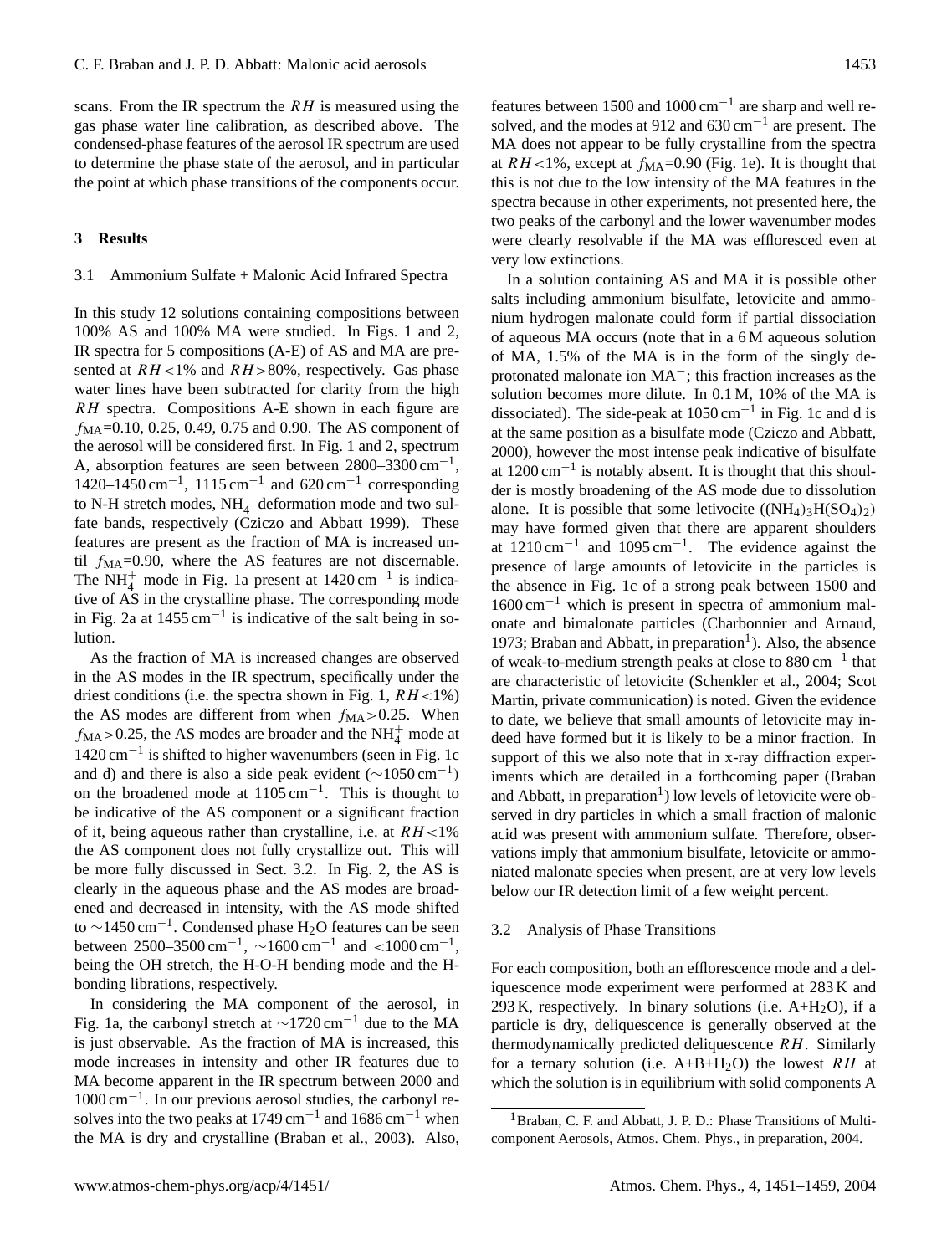*Integrated Area (3500-3000 cm -1 )*

Integrated Area

*B*

*C*

*Position of NH 4*

*Integrated Area (990 - 870 cm -1 )*

Integrated Area

*+ mode*

*0.0 0.2 0.4 0.6 0.8 1.0 1.2 1.4*

**Fig. 3.** Deliquescence Mode Experiments. **(a)** Integrated Area (3500–3000 cm−<sup>1</sup> ) due to condensed phase water as a function of  $R$ H. **(b)** Position of ammonium mode  $(NH_4^+)$ . **(c)** Integrated area of malonic acid mode between 990–870 cm−<sup>1</sup> . Composition key:  $f_{\text{MA}}$  (symbol): 0.00 (pink ); 0.01 (red filled hexagon); 0.06 (red filled  $\triangle$ ); 0.10 (orange filled  $\diamond$ ); 0.25 (orange filled star); 0.40 (green  $\triangledown$ ); 0.49 (green  $\Box$ ); 0.60 (green  $\bigcirc$ ); 0.75 (green  $\triangle$ ); 0.92 (blue filled  $\Diamond$ ); 0.98 (blue filled  $\Diamond$ ); 1.00 (purple filled  $\bigtriangledown$ ). Arrows: 1: DRH<sub>AS</sub>; 2:DRH<sub>MA</sub>; 3:EDRH;  $\uparrow$ : Uncertainty in peak position resolution.

*10 20 30 40 50 60 70 80 90*

*A*  $3 \t2 \|1$ 

*10 20 30 40 50 60 70 80 90*

*10 20 30 40 50 60 70 80 90*

*Relative Humidity (%)*

and B (in this case AS and MA) can be calculated (Seinfeld and Pandis, 1998) and measured. This invariant point of the ternary system is called the eutonic deliquescence  $RH$ (EDRH). Brooks et al. (2002) measured the EDRH for the AS-MA ternary system with bulk solutions as a function of temperature. Deliquescence mode experiments presented here were performed at 283 K to differentiate between the binary deliquescence processes, which occur at 283 K at RH  $~\sim$ 81%, and the predicted EDRH at *RH*=72%, with an estimated error of  $\pm 2\%$ . It is noted that letovicite deliquesces at 69.5%, therefore it would not be possible to differentiate between the eutonic transition and letovicite transition.

To understand the phase of both the AS and MA components of the aerosol particles, the IR spectra were analyzed as a function of RH. In aerosol IR spectra there are 2 main types of features that may be analyzed to understand the phase of that component: the presence of condensed phase H2O and the IR features of the salt/acid. In previous studies the integrated area due to the OH stretch of condensed



**Fig. 4.** Efflorescence mode experiments. **(a)** Integrated area (3500– 3000 cm−<sup>1</sup> ) due to condensed phase water as a function of RH. **(b)** Position of ammonium mode  $(NH_4^+)$ . Composition key:  $f_{MA}$ (symbol):  $0.00$  (pink  $\blacksquare$ );  $0.01$  (red filled hexagon);  $0.06$  (red filled  $\triangle$ ); 0.10 (orange filled  $\diamond$ ); 0.25 (orange filled star); 0.40 (green  $\triangledown$ ); 0.49 (green  $\Box$ ); 0.60 (green  $\bigcirc$ ); 0.75 (green  $\triangle$ ); 0.92 (blue filled  $\diamond$ ); Arrow:  $\downarrow$ : ERH<sub>AS</sub>.

phase water has been used for this purpose. For example, in our previous study (Braban et al., 2003) the area under 3500–3000 cm<sup>-1</sup> (A<sub>H<sub>2</sub>O), after the subtraction of the lowest</sub> RH spectrum, was used to analyze for the presence of condensed phase water. To account for differences in the aerosol populations used in different experiments the integrated area  $A_{H<sub>2</sub>O}$  was normalized to the integrated area at  $RH=83\%$ , at which point all aerosols were aqueous. This process did not alter any of the major features, but allowed greater clarity in observing the differences in the experimental results. For clarity the efflorescence and deliquescence experiments were shown on separate figures. The integrated areas are different for the experiments presented in Figs. 2 and 3 because they were normalized at different relative humidities so that comparison between the different compositions in that particular mode of experiment could be facilitated.

Brooks et al. (2003) used a ratio method to study phase transitions in the ternary AS-maleic acid- $H<sub>2</sub>O$  system, using both the condensed phase water and acid modes. In the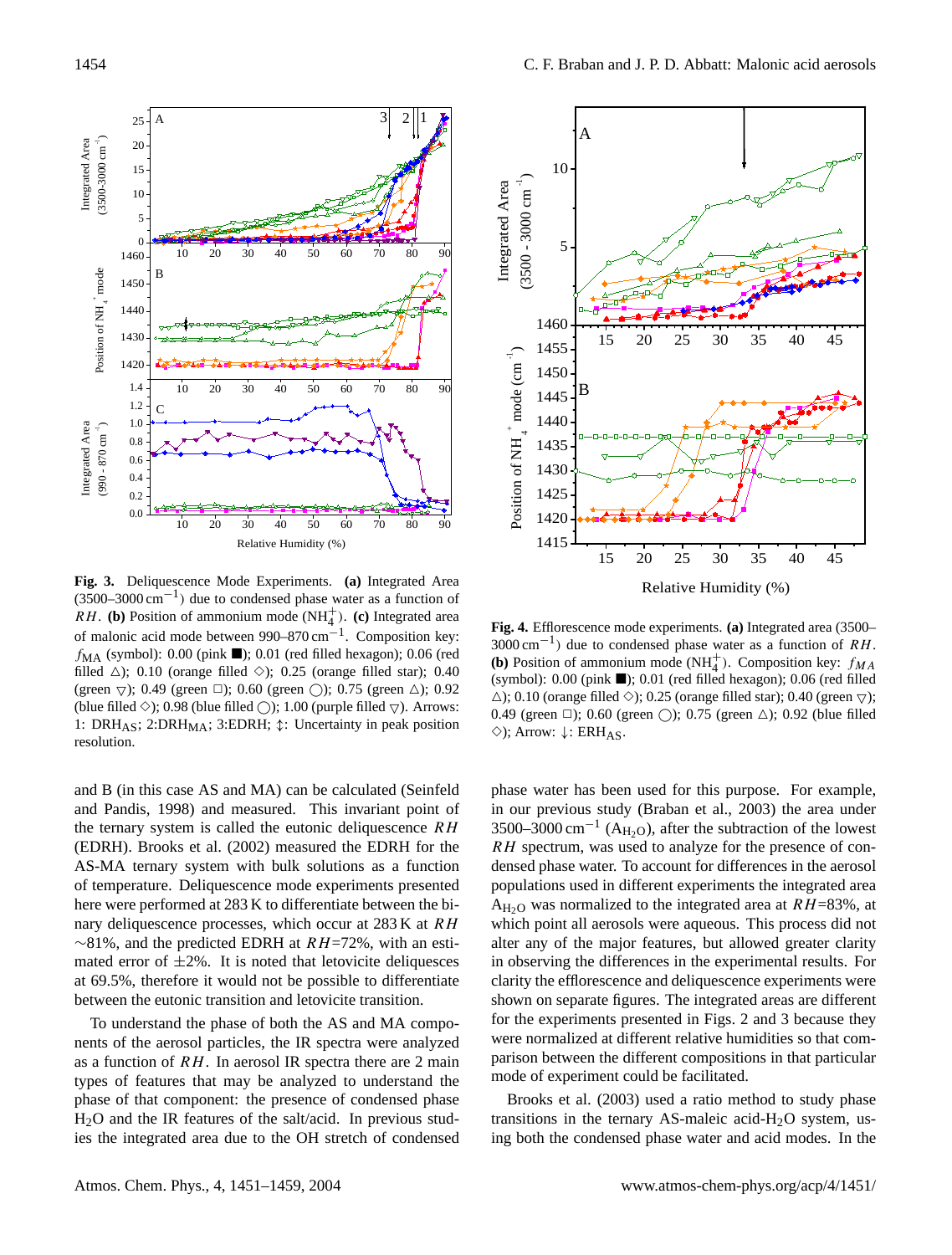|  | <b>Table 1.</b> Summary of Observations. |  |  |
|--|------------------------------------------|--|--|
|--|------------------------------------------|--|--|

|              | AS                       |                      | MA             |                 | Significant             |
|--------------|--------------------------|----------------------|----------------|-----------------|-------------------------|
| <i>f</i> ма  | Deliquescence            | Crystallization      | Deliquescence  | Crystallization | H <sub>2</sub> O Uptake |
| $\theta$     | Yes                      | Yes                  |                |                 | $RH > 81\%$             |
| $0.02 - 0.1$ | <b>Yes</b>               | Yes                  |                |                 | $RH > 81\%$             |
| 0.1          | <b>Yes</b>               | Yes                  | N <sub>0</sub> | No              | $RH > 73\%$             |
| 0.25         | <b>Yes</b>               | Yes                  | N <sub>0</sub> | No              | $RH > 73\%$             |
| 0.40         | Dissolution <sup>1</sup> | Partial <sup>2</sup> | N <sub>0</sub> | No              | All $RH$                |
| 0.5          | N <sub>0</sub>           | No                   | N <sub>0</sub> | No              | All $RH$                |
| 0.60         | <b>Dissolution</b>       | Partial              | N <sub>0</sub> | No              | All $RH$                |
| 0.75         | <b>Dissolution</b>       | Partial              | N <sub>0</sub> | No              | All $RH$                |
| > 0.90       |                          |                      | N <sub>0</sub> | No              | $RH > 73\%$             |
| 1            |                          |                      | <b>Yes</b>     | Yes             | $RH > 81\%$             |

<sup>1</sup> Full AS crystallization has not occurred. Potentially AS dissolves in supersaturated solution as  $RH$  increases.

<sup>2</sup> Full AS crystallization has not occurred.

present work, in addition to the condensed phase water, we have analyzed the phase transitions of AS and MA IR features. The AS mode at  $1420/1455$  cm<sup>-1</sup>shifts upon dissolution as discussed in Sect. 3.1. The results from the condensed phase water and AS mode analyses of deliquescence and efflorescence mode experiments are presented in Figs. 3 and 4 respectively. For clarity not all compositions are shown in every figure. In Figs. 3a and 4a, the normalized  $A_{H_2O}$  is plotted as a function of RH. In Figs. 3b and 4b, the position of the NH<sub>4</sub><sup>+</sup> mode is plotted as a function of  $RH$ . The vertical arrows in Fig. 3 represent the DRH of MA (DRH<sub>MA</sub>, Arrow 1), AS (DRH<sub>AS</sub>, Arrow 2) and the EDRH for an AS-MA solution (Arrow 3; Brooks et al., 2002). To quantify the phase transitions of MA, it can be seen that the mode at  $665 \text{ cm}^{-1}$  changes intensity and the broad mode at 918 cm<sup>-1</sup> decreases greatly in intensity when MA becomes aqueous. Both of these features were used to analyze the phase of the MA. The results from the latter analysis for deliquescence mode experiments are shown in Fig. 3c.

The results presented in Figs. 3–5 are discussed below using composition classification based on the observed behavior. In particular, results have been color coded with respect to the phase transition behavior of AS. In Fig. 3b, the blue double-ended arrow indicated the  $\pm 4 \text{ cm}^{-1}$  resolution used in these experiments. The results and observations are summarized in Table 1.

## 3.2.1 Results:  $0 \le f_{\text{MA}} < 0.10$  (pink and red symbols)

AS aerosol (Fig. 3), take up very little H<sub>2</sub>O, A<sub>H<sub>2</sub>O ~0, as</sub> RH increases until the DRH is reached, measured here as  $RH=81\pm2\%$ . This value is in agreement with previously measured values (Xu et al., 1998; Cziczo and Abbatt, 1999; Onasch et al., 1999; Braban et al., 2001). Similarly, in the efflorescence experiment (Fig. 4),  $A_{H_2O}$  decreases as RH is lowered. At  $RH=33\pm2\%$ ,  $A_{H_2O}$  decreases to a small and approximately constant value when efflorescence occurs. This RH is also consistent with other studies (Cziczo and Abbatt, 1999). Deliquescence and efflorescence are also seen clearly in the shift of the  $NH_4^+$  mode in Figs. 3b and 4b.

In deliquescence mode when there is a very minor fraction of MA present in the aerosol particles,  $f_{\text{MA}}$ =0.01 and 0.06, there is an increase in  $A_{H_2O}$  with RH even when the  $RH < DRH$ <sub>AS</sub>, though the amount of condensed phase water is small. From the analysis of the ammonium mode, the AS component is crystalline at all  $RH < DRH$ <sub>AS</sub> and at DRH<sub>AS</sub> the ammonium mode shifts to  $\sim$ 1450 cm<sup>-1</sup>, indicating deliquescence of the ammonium sulfate. It is not possible to analyze the MA mode at  $912 \text{ cm}^{-1}$  due to the minor fractions of MA. Qualitatively, from the observation of the carbonyl mode discussed in Sect. 3.1 and the observation of a small increase of condensed phase water as a function of RH we believe that the MA does not appear to be crystalline at  $RH < DRH$ <sub>AS</sub>. However we also note that this increase may be due to the presence of adsorbed water at higher  $R$ Hs, given that a small amount of water uptake is observed before deliquescence in the single component AS aerosol. These results will be further discussed in Sect. 4. In efflorescence experiments aerosol crystallized at the ERH of pure AS, to within the error of the experiments.

#### 3.2.2 Results:  $0.10 \le f_{\text{MA}} \le 0.25$  (orange symbols)

The deliquescence-mode experiments for the composition range  $0.10 \le f_{\text{MA}} \le 0.25$  are presented as orange symbols in Fig. 3. Water uptake occurs over the complete  $RH$  range. However the major increase in  $A_{H<sub>2</sub>O}$  occurs close to the EDRH for the AS-MA system at this temperature (Brooks et al., 2002). This observation is consistent with the shift in the  $NH_4^+$  mode which also occurs at approximately 73% *RH* for both the  $f_{\text{MA}}$ =0.10 and 0.25. In Figs. 2 and 3 the transition between the dry AS peak position and the aqueous position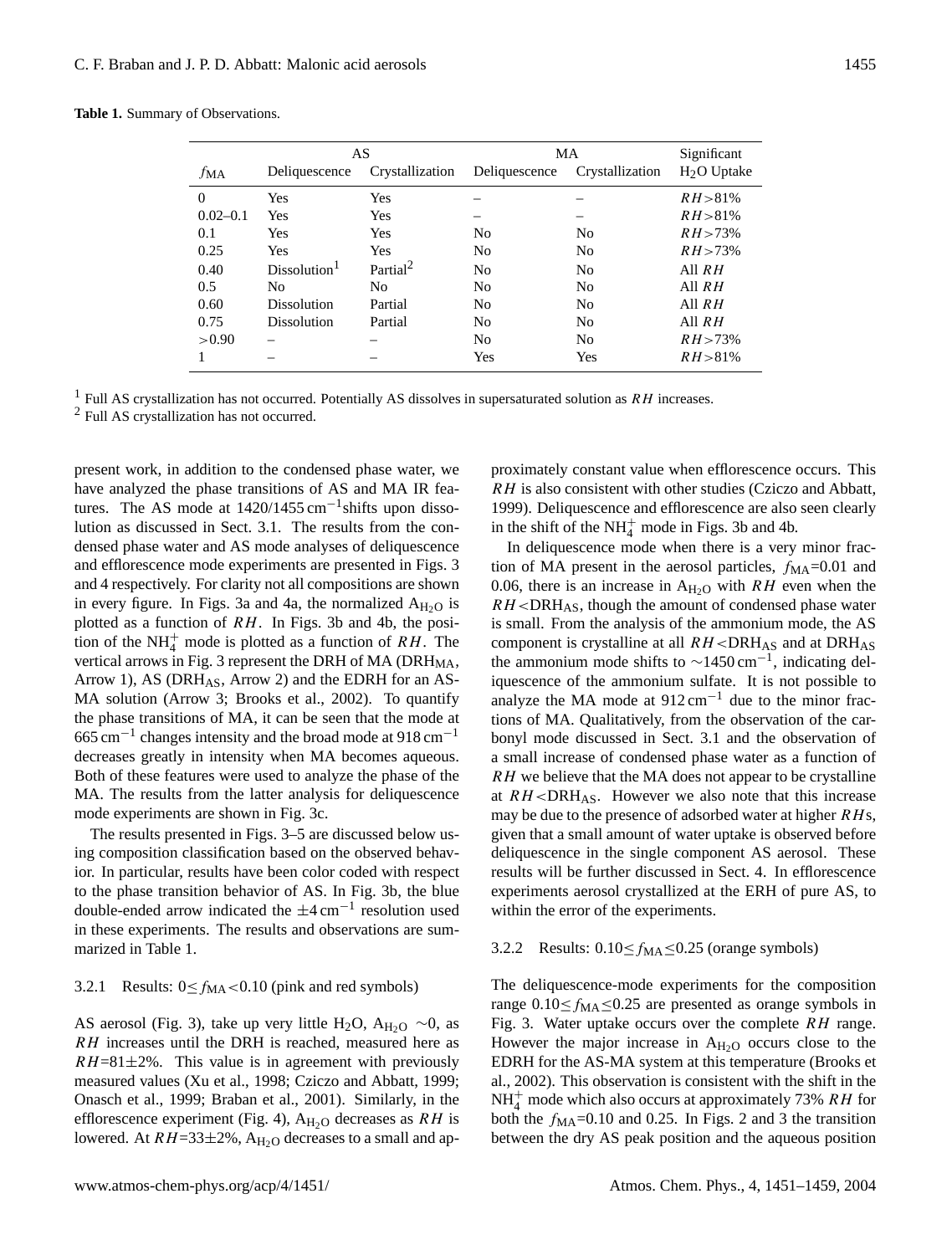does occur more gradually than in the pure AS experiment (over a range of  $~\sim 5\%$  RH), suggesting that dissolution is occurring. However, the two peaks are not well-resolved. One potential approach would be to use a fitting procedure involving two overlapping peaks. This might be able to deconvolute the two phases, but was not attempted as part of this study. There is insufficient MA to analyze the phase of the MA quantitatively, however there is water uptake at all relative humidities and, qualitatively, from the IR spectra the MA does not appear to be fully dry. Thus, it is thought that the "dry" aerosol ( $RH<1\%$ ) used in the deliquescence mode experiments consists of solid AS with some supersaturated solution of MA.

In efflorescence mode experiments, it can be seen from both the  $A_{H_2O}$  and the NH<sub>4</sub><sup> $+$ </sup> plot (Figs. 4a and b) that the crystallization of AS in these aerosols is significantly lowered compared to that of pure AS. This process is not full efflorescence as there is still condensed phase water associated with the aerosol, therefore the term crystallization is used to describe the phase transition of the AS component of the aerosol.

## 3.2.3 Results:  $0.25 < f_{\text{MA}} \leq 0.90$  (green symbols)

For compositions  $0.25 < f_{\text{MA}} \leq 0.90$  water uptake occurs at all relative humidities in deliquescence-mode experiments and there is little hysteresis in the  $A_{H<sub>2</sub>}$  plots between the efflorescence and deliquescence mode experiments (Figs. 3a and 4a). This is consistent with the IR spectra in Figs. 1b, c and d being similar to the equivalent spectra in Fig. 2 and also with neither component of the aerosol having fully crystallized. This observation is confirmed by virtually no abrupt shift in the NH<sup> $+$ </sup> mode (Fig. 3b) for compositions  $f_{\text{MA}}$ =0.40 and 0.50. It is thought that this is not due to any masking of the shift by the presence of the MA mode at  $1444 \text{ cm}^{-1}$ , as one would still see a significant shift at the DRH or EDRH particularly when AS is the major fraction. For these compositions however it is noted that there is a gradual shift in this mode to slightly higher wavenumbers as  $RH$  increases. It could be argued that  $f_{\text{MA}}=0.75$  has a considerable shift in wavenumber at the EDRH, however this shift initiates at about 50% RH, quite unlike the behavior of particles with a lower  $f_{\text{MA}}$  (e.g.  $f_{\text{MA}}$ =0.25). In Table 1, the AS transitions of  $f_{\text{MA}}$ =0.40, 0.60 and 0.75 have been categorized as "partial" crystallization in efflorescence-mode experiments and "dissolution" in deliquescence-mode. Possible reasons why these processes might occur will be discussed in Sect. 4.

# 3.2.4 Compositions:  $0.90 < f_{\text{MA}} \leq 1.00$  (blue and purple symbols)

Deliquescence mode experiments for both  $f_{\text{MA}}=0.92$  and 0.98 show a small amount of water uptake prior to deliquescence at the EDRH. Although there is too little AS present to study the position of the  $NH<sub>4</sub><sup>+</sup>$  mode, in Fig. 3c

the MA mode at  $923 \text{ cm}^{-1}$  is plotted as a function of RH. In deliquescence-mode experiments, after the aerosol is exposed to the silica dryer and mixed with  $21 \text{min}^{-1} \text{ N}_2$ , the initial  $RH$  is less than 1%. The MA appears crystalline until the major water uptake and deliquescence occurs at the EDRH, however there still seems to be some water uptake at  $RH$  <EDRH. Also, there is some loss of peak area before the water is seen in the condensed phase in the pure MA aerosol.

The similar analyses of the MA mode described above and shown in Fig. 3c were performed for the efflorescence mode experiments presented in Fig. 4. Only in the case of pure MA was efflorescence observed at 6% RH (Braban et al., 2003). For clarity the data are not shown in a third panel in Fig. 4. However to emphasize, no changes in the IR were observed in any of the MA modes during efflorescence mode experiments. The minimum  $RH$  attainable in efflorescence-mode is approximately 3%, thus this implies that MA efflorescence has been lowered to below this value.

In summary, for compositions  $f_{\text{MA}}=0.92$  and 0.98, aerosols were observed to deliquesce at the EDRH, with some H2O uptake prior to it. Efflorescence was not quantitatively observed for either component in these experiments as it was not possible to observe the AS modes. In efflorescence experiments MA clearly did not crystallize implying the addition of even low levels of AS suppresses the efflorescence of MA to  $<3\%$  RH.

#### **4 Discussion and Atmospheric Implications**

### 4.1 Summary of Results

Experiments have been performed with the AFT to identify phase transitions of aerosol composed of AS, MA and H2O. The results for the AS and MA phase transitions and the water uptake characteristics are described in Table 1. When  $f_{\text{MA}}$  < 0.1, phase transitions occurred at the DRH<sub>AS</sub> and ERH<sub>AS</sub>. However between  $0.1 < f_{\text{MA}} < 0.25$  deliquescence commenced at the eutonic DRH for the AS-MA system and the crystallization RH of AS was lowered. The crystallization  $RH$  of MA was <3% when any AS was present. When  $f_{\text{MA}} > 0.25$ , AS did not crystallize even when  $RH<1$ %. The onset of deliquescence is fairly clear for compositions in which either MA or AS are the minor components ( $f_{\text{MA}} \leq 0.25$  and  $f_{\text{MA}} \geq 0.9$ . However due to the large changes in the IR, in particular the broadening of most of the modes and the change in scattering as a function of  $RH$ , it is not possible to state the end of deliquescence with much certainty. In general, it appears as though all systems have fully deliquesced by at least  $82\%$   $RH$ , if not at a somewhat lower RH.

To follow the AS phase transitions occurring, in Fig. 5 the RH at which the  $NH<sub>4</sub><sup>+</sup>$  mode is observed to start to shift as a function of RH has been plotted for the different aerosol compositions. That MA suppresses the crystallization of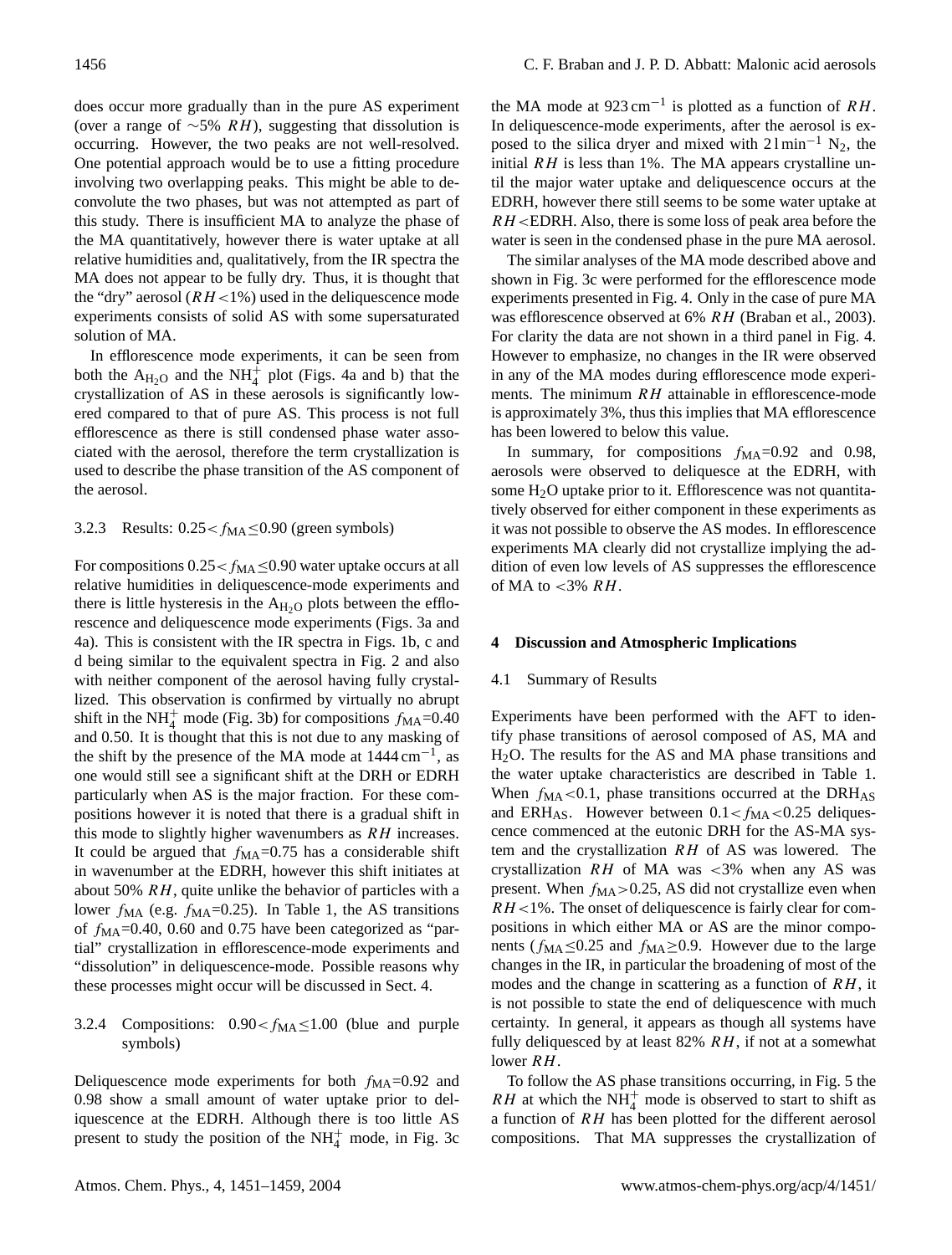the AS is clearly seen, implying that in the atmosphere this would allow the particles to remain as a metastable supersaturated solution to low relative humidities. It is noted that the remaining supersaturated solution may be acidic in nature if a small amount of letovicite formation has occurred. Between  $0.25 < f_{\text{MA}} < 0.90$ , no distinct deliquescence or efflorescence was observed, with particles taking up water at all relative humidities. In this composition range, AS did not appear to fully crystallize even when  $RH<1\%$ . In summary, it only requires a very low level of AS or MA to shift the starting point of deliquescence to the EDRH. Full crystallization of MA and AS is suppressed by the presence of the other component. If there is a significant AS and MA fraction, water uptake occurs at all relative humidities. This behavior, should it be widely applicable, will have a large impact on the phase of chemically mixed aerosol in the atmosphere.

The lowering of the deliquescence  $RH$  of AS, initially to the eutonic  $RH$ , is also clear. We have included in Fig. 5 the points at which the  $NH<sub>4</sub><sup>+</sup>$  mode begins to shift in deliquescence mode experiments where it is thought that full AS crystallization has not occurred. Two hypotheses are suggested as to why the  $NH<sub>4</sub><sup>+</sup>$  mode should shift in such a way. First, it is possible a fraction of the AS has crystallized (as the aerosol is taken to a lower  $RH$  in deliquescence mode experiments compared to the efflorescence mode experiments). If so, the shift may be due to a solubility of AS in supersaturated MA solution. The second hypothesis is that the AS/MA supersaturated solution chemical environment changes as a function of  $RH$ , such that the NH<sup>+</sup> mode shifts. At this stage it is not possible to verify either hypothesis.

## **5 Comparison with other literature and atmospheric implications**

Ternary AS-MA-H2O aerosols have been studied by three other groups (Hameri et al., 2002; Choi and Chan, 2002; Prenni et al., 2003). In the first two of the studies a 1:1 mixture (by mass and by mole, respectively) was studied and water uptake at all relative humidities was observed, which is supported by the results presented herein. Of these, Hameri et al. (2002) noted that the deliquescence of AS was not visible indicating that the deliquescence properties of the AS-MA particles are completely different to that of pure AS. Choi and Chan (2002), whose experiments were performed with an EDB, reported a crystallization RH of 45.9-46.9% and a deliquescence  $RH$  range of 57.8–73.7% (at 298 K), noting that the particles absorb a significant amount of water before the DRH. However, it is not clear that the entire particle crystallizes at the reported ERH, as water is still present below  $RH=45$  % even to very low relative humidities. If the observations of this study are taken into account, it seems likely that the particle may have partially crystallized. Differences in efflorescence relative humidities between EDB and AFT experiments have been noted, as the particles in EBD



**Fig. 5.** Phase transition points of ammonium sulfate in ammonium sulfate-malonic acid mixtures as determined by shift in  $NH<sub>4</sub><sup>+</sup>$  mode: Ammonium sulfate observed to go into solution, 283 K (open diamonds); Crystallization of ammonium sulfate, 293 K (black filled stars). Eutonic composition and EDRH for ammonium sulfate – malonic acid –  $H_2O$  ternary system at 283 K is shown with the dashed line (Brooks et al., 2002). See text for details.

studies are significantly larger than those in tandem DMA and AFT experiments. EDB results can give a higher ERH than AFT experiments, which can possibly be attributed to the larger size of the particles, the volume based probability of a crystal embryo and longer residence time allowing mass transfer limited processes to occur. However, in order to systematically compare the results from the different experimental techniques it has been suggested that it would be relevant to calculate the relative nucleation rates and the supersaturation of the solutions at crystallization (A. Bertram, private communication). Prenni et al. (2003) with AS:MA ratios of 100:1 and 10:1 observed no effect on the AS phase transition. With a ratio 2.3:1 the particles showed continuous water absorption at all relative humidities was observed, which is in agreement with this study.

As mentioned previously, Brooks et al. (2003) investigated the AS-maleic acid-H2O ternary aerosol system in a study analogous to this. Similar to MA, maleic acid is highly soluble. The internally mixed AS-maleic acid particles deliquesced at a lower  $RH$  than either of the single component systems, consistent with this study. In efflorescence studies they observed maleic acid ERH of 17% at 273 K and mixed aerosols effloresced at  $27\pm3\%$  RH, which implied the maleic acid was heterogeneously crystallized by the AS, in contrast to the suppression of the ERH that we observe. Both studies conclude that the presence of water-soluble organics internally mixed with AS aerosol could increase the range of conditions under which aerosol is in a solution phase.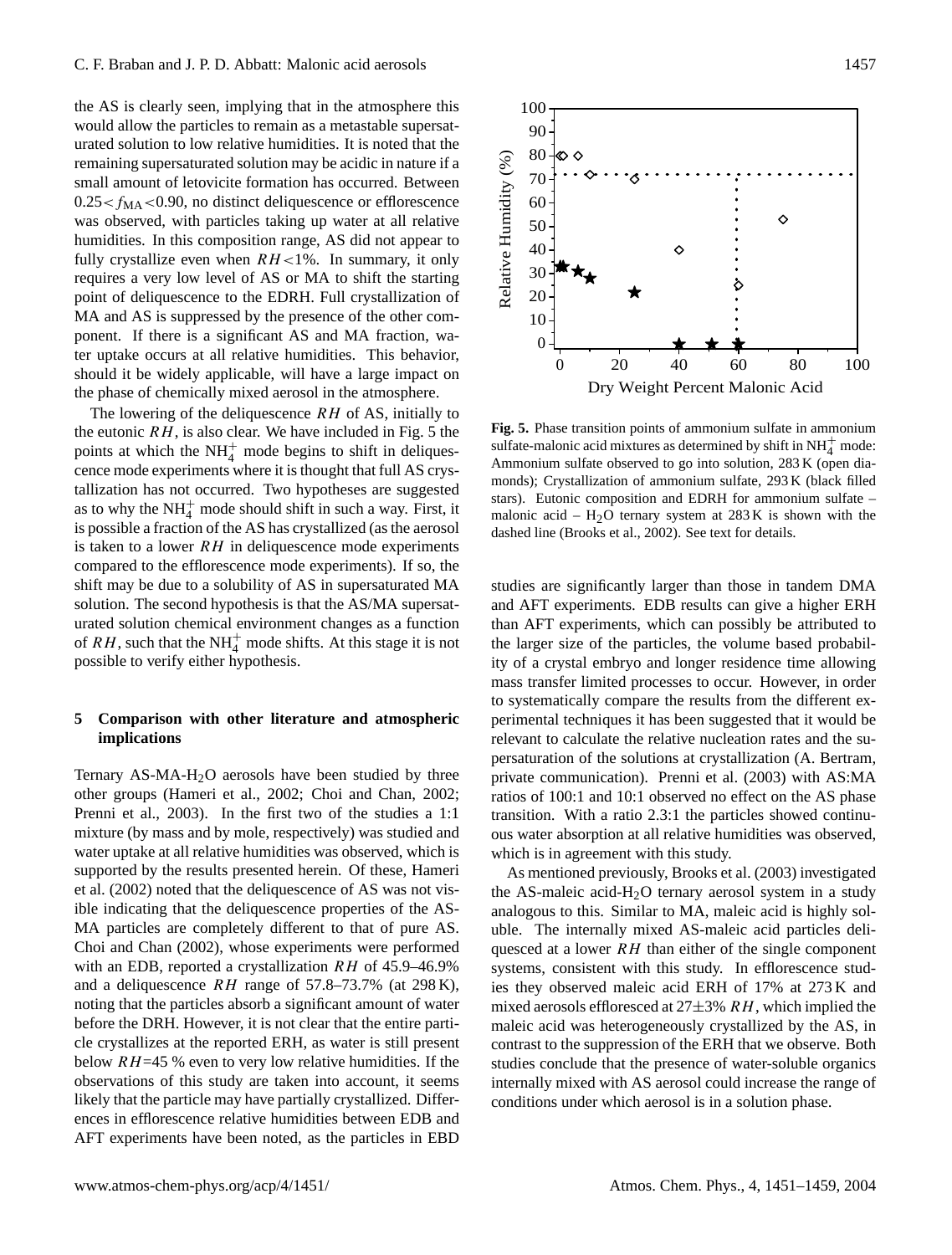The behaviour observed in this study may have significant atmospheric relevance. It is clear from this work and other studies that MA can inhibit the crystallization of AS. Other chemical systems have been observed to behave similarly. Prenni et al. (2003) and Marcolli et al. (2004) have demonstrated that increased chemical complexity can potentially lower the DRH such that a particle could exist in a supersaturated liquid state. It can be seen that the AS also does not promote the heterogeneous nucleation of MA aerosol, even when present as a major fraction of the aerosol. This behavior is in contrast to several studies that have investigated heterogeneous nucleation in aerosol particles, including Lightstone et al. (2000) and Martin et al. (2001). If sufficiently large nuclei of a solid are present, that solid has the potential to act as a heterogeneous nucleus. However, whether the process will occur frequently is dependant on the chemical nature of the system and the size of the inclusion. Lightstone et al. (2000) studied deliquescence, efflorescence and water activity in mixed ammonium nitrate–succinic acid-H2O particles in which both the presence of solid inclusions of succinic acid and fully dissolved succinic acid were investigated. Ammonium nitrate particles do not effloresce down to ∼0% RH whereas Lightstone et al. found that the presence of an SA core increased the ERH of AN. Similarly, it has been shown in studies of particles with inorganic "refractory" inclusions that efflorescence may be catalyzed, i.e., heterogeneous nucleation occurs (Han and Martin, 1999; Martin et al., 2001). In the experiments presented here, AS does not act as a heterogeneous crystallization site for the MA. This is possibly due to the barrier to nucleation of MA crystals or the presence of residual AS in the supersaturated solution fraction of the droplet adds an extra barrier to the formation of critical embryonic crystals of MA.

In summary, this study has shown that in order to gain understanding of phase transitions in mixed phase systems it is necessary to identify the individual species that crystallize and those that remain in solution, as it is somewhat ambiguous to refer to deliquescence and efflorescence. The AS-MA-H2O system shows a range of behaviors, as summarized in Table 1, most of which include significant water uptake at all atmospheric relative humidities and lack of full efflorescence. Therefore, in the absence of heterogeneous nuclei, it is likely the particles would exist as either saturated or supersaturated, potentially partially crystallized, droplets under most conditions.

*Acknowledgements.* The authors would like to acknowledge NSERC and CFCAS for partial financial support and A. Bertram, S. Martin and the anonymous referees for highly constructive comments on this work.

Edited by: M. Ammann

### **References**

- Braban, C. F., Carroll, M. F., Styler, S. A., and Abbatt, J. P. D.: Phase transitions of malonic and oxalic acid aerosols, J. Phys. Chem. A, 107, 6594–6602, 2003.
- Braban, C. F., Cziczo, D. J., and Abbatt, J. P. D.: Deliquescence of ammonium sulfate particles at sub-eutectic temperatures, Geophys. Res. Lett., 28, 3879–3882, 2001.
- Brooks, S. D., Garland, R. M., Wise, M. E., Prenni, A. J., Cushing, M., Hewitt, E., and Tolbert, M. A.: Phase changes in internally mixed maleic acid/ammonium sulfate aerosols, J. Geophys. Res., 108, 4487, doi:10.1029/2002JD003204, 2003.
- Brooks, S. D., Wise, M. E., Cushing, M., and Tolbert, M. A.: Deliquescence behavior of organic/ammonium sulfate aerosol, Geophys. Res. Lett., 29, 1917, doi:10.1029/2002GL014733, 2002.
- Charbonnier, F. and Arnaud, Y.: Etude par diffraction X et analyse thermique du malonate neutre d'ammonium, Comptes Rendus Academie des Science de Paris – Serie C, 276, 947–950, 1973.
- Choi, M. Y. and Chan, C. K.: The effects of organic species on the hygroscopic behaviors of inorganic aerosols, Environ. Sci. Technol., 36, 2422–2428, 2002.
- Cruz, C. N. and Pandis, S. N.: Deliquescence and hygroscopic growth of mixed inorganic-organic atmospheric aerosol, Environ. Sci. Technol., 34, 4313–4319, 2000.
- Cziczo, D. J. and Abbatt, J. P. D.: Deliquescence, efflorescence and supercooling of ammonium sulfate aerosols at low temperature: implications for cirrus cloud formation and aerosol phase in the atmosphere, J. Geophys. Res., 104, 13 781–13 790, 1999.
- Cziczo, D. J. and Abbatt, J. P. D.: Infrared observations of the response of NaCl,  $MgCl<sub>2</sub>$ ,  $NH<sub>4</sub>HSO<sub>4</sub>$  and  $NH<sub>4</sub>NO<sub>3</sub>$  aerosols to changes in relative humidity from 298 to 238 K, J. Phys. Chem. A, 104, 2038–2047, 2000.
- Hameri, K., Charlson, R. J., and Hansson, H.-C.: Hygroscopic properties of mixed ammonium sulfate and carboxylic acid particles, Am. Inst. Chem. Eng. J., 48, 1309–1316, 2002.
- Han, J. H. and Martin, S. T.: Heterogeneous nucleation of the efflorescence of  $(NH_4)$ <sub>2</sub>SO<sub>4</sub> particles internally mixed with  $Al_2O_3$ , TiO2, and ZrO2, J. Geophys. Res., 104, 3543–3553, 1999.
- Hu, J. H. and Abbatt, J. P. D.: Reaction probabilities for  $N_2O_5$  hydrolysis on sulfuric acid and ammonium sulfate aerosols at room temperature, J. Phys. Chem. A, 101, 871–878, 1997.
- IPCC (2001), Climate Change 2001: The Science of Climate Change, Intergovernmental Panel on Climate Change, Houghton, J. T., Meira Filho, L. G., Callander, B. A., et al., Cambridge, Cambridge University Press.
- Kane, S. M., Claoz, F., and Leu, M.-T.: Heterogeneous uptake of gaseous  $N_2O_5$  by  $(NH_4)_2SO_4$ ,  $NH_4HSO_4$  and  $H_2SO_4$  aerosols, J. Phys. Chem. A, 105, 6465–6470, 2001.
- Lightstone, J. M., Onasch, T. B., and Imre, D.: Deliquescence, efflorescence and water activity in ammonium nitrate and mixed ammonium nitrate/succinic acid microparticles, J. Phys. Chem. A, 104, 9337–9346, 2000.
- Marcolli, C., Luo, B., and Peter, T.: Mixing of the organic aerosol fractions: Liquids as the thermodynamically stable phases, J. Phys. Chem. A, 108, 2216–2224, 2004.
- Martin, S. T., Schlenker, J., Chelf, J. H., and Duckworth, O. W.: Structure-activity relationships of mineral dusts as heterogeneous nuclei for ammonium sulfate crystallization from supersaturated aqueous solutions, Environ. Sci. Technol., 35, 1624–1629, 2001.